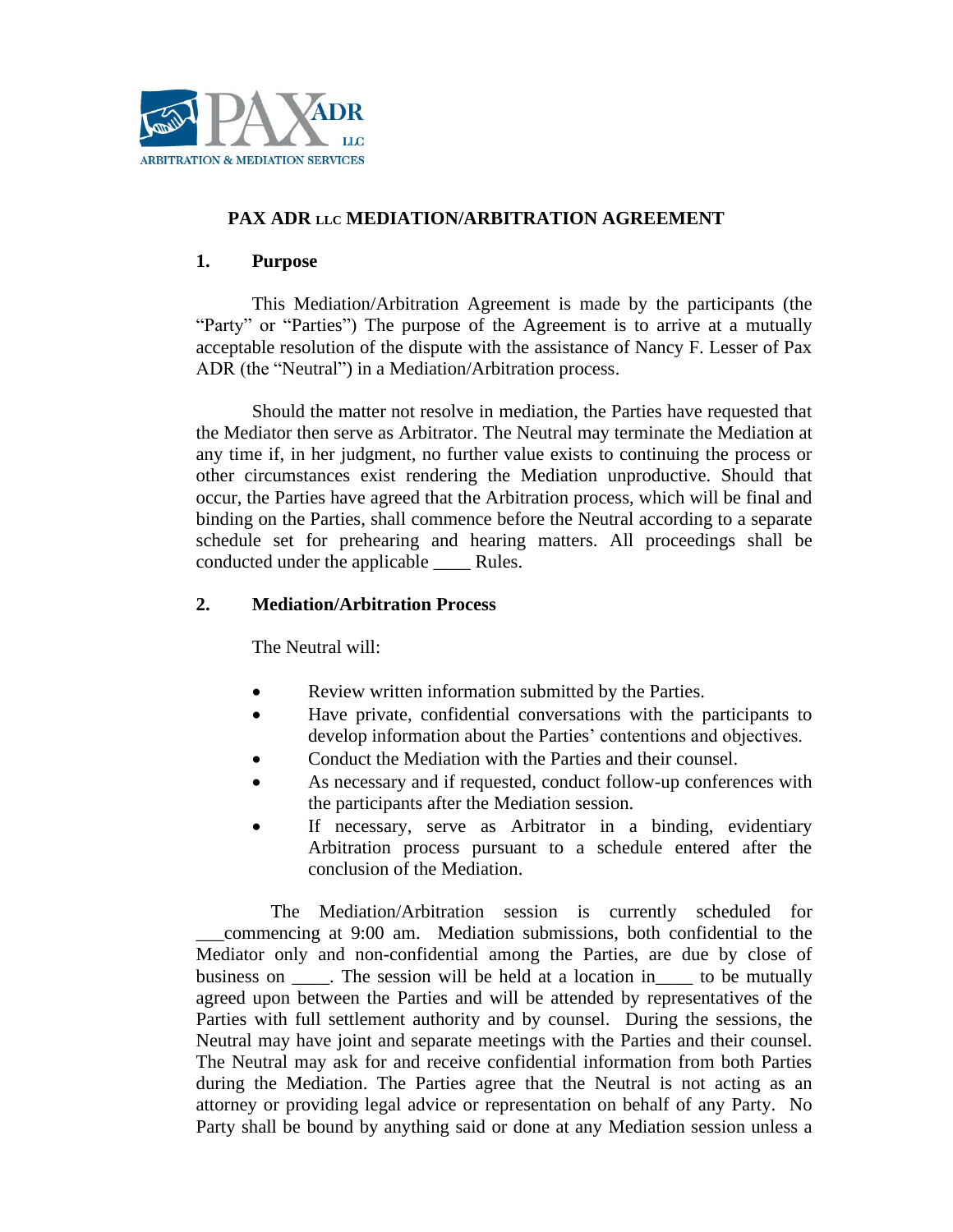settlement is reached. All settlement agreements shall be written and, when signed, shall be binding upon all Parties to the agreement.

#### **3. Confidentiality of Mediation/Arbitration**

The entire process is to be held in strict confidence by the Parties and the Neutral. All offers, promises, conduct and statements, whether oral or written, made during the Mediation phase by any of the Parties, their agents, employees, experts, and attorneys, and by the Neutral, are confidential and off-the-record. Such offers, promises, conduct, and statements will not be disclosed to third persons, except persons associated with the participants in the process (e.g., a Party's agent, employee, or attorney) and are privileged and inadmissible for any purpose, including impeachment, notwithstanding Rule 408 of the Federal Rules of Evidence and any applicable federal or state statute, rule or common law provision. If this matter does not settle in Mediation, no Party may provide any details or otherwise disclose what happened in the Mediation. However, evidence previously disclosed or known to a Party, or that is otherwise admissible or discoverable, shall not be rendered confidential, inadmissible, or not discoverable solely as a result of its use in the Mediation.

### **4. Exclusion of Liability and Waiver of Conflicts**

The Parties understand and agree that in the course of the Mediation, the Neutral will receive confidential information from both sides. The Neutral may also express her thoughts, views, and opinions about the case to one or both Parties and share information authorized to be shared by the other Party. The Parties understand and agree that the Neutral cannot eliminate the possibility that confidential information, analyses, views and other matters learned by her in the course of the Mediation may affect her views of the merits of one or both Parties' case when she then serves as Arbitrator and must render a binding and final decision. The Parties therefore waive the right to assert any claim, complaint or cause of action against Nancy F. Lesser and Pax ADR with respect to the role as Mediator or Arbitrator, whether such claims are based upon any allegation of conflict, bias, ethics violations, misuse of confidential information or otherwise. Should such claims be nonetheless asserted by one Party, the other Party agrees to defend and indemnify the Mediator/Arbitrator in any such proceedings.

The Parties also agree not to call the Neutral as a witness or as an expert in any pending or subsequent litigation or arbitration involving the Parties and relating in any way to the dispute which is the subject of the Mediation or Arbitration. The Parties agree to defend the Neutral and Pax ADR from any subpoenas from third parties arising out of this Agreement, the Mediation or Arbitration. The Parties agree that neither Pax ADR nor the Neutral is a necessary party in any arbitral or judicial proceedings relating to the mediation or to the subject matter of the Mediation or Arbitration. Neither the Neutral nor any employee or agent of Pax ADR shall be liable to any Party for any act or omission in connection with any Mediation or Arbitration conducted under this Agreement.